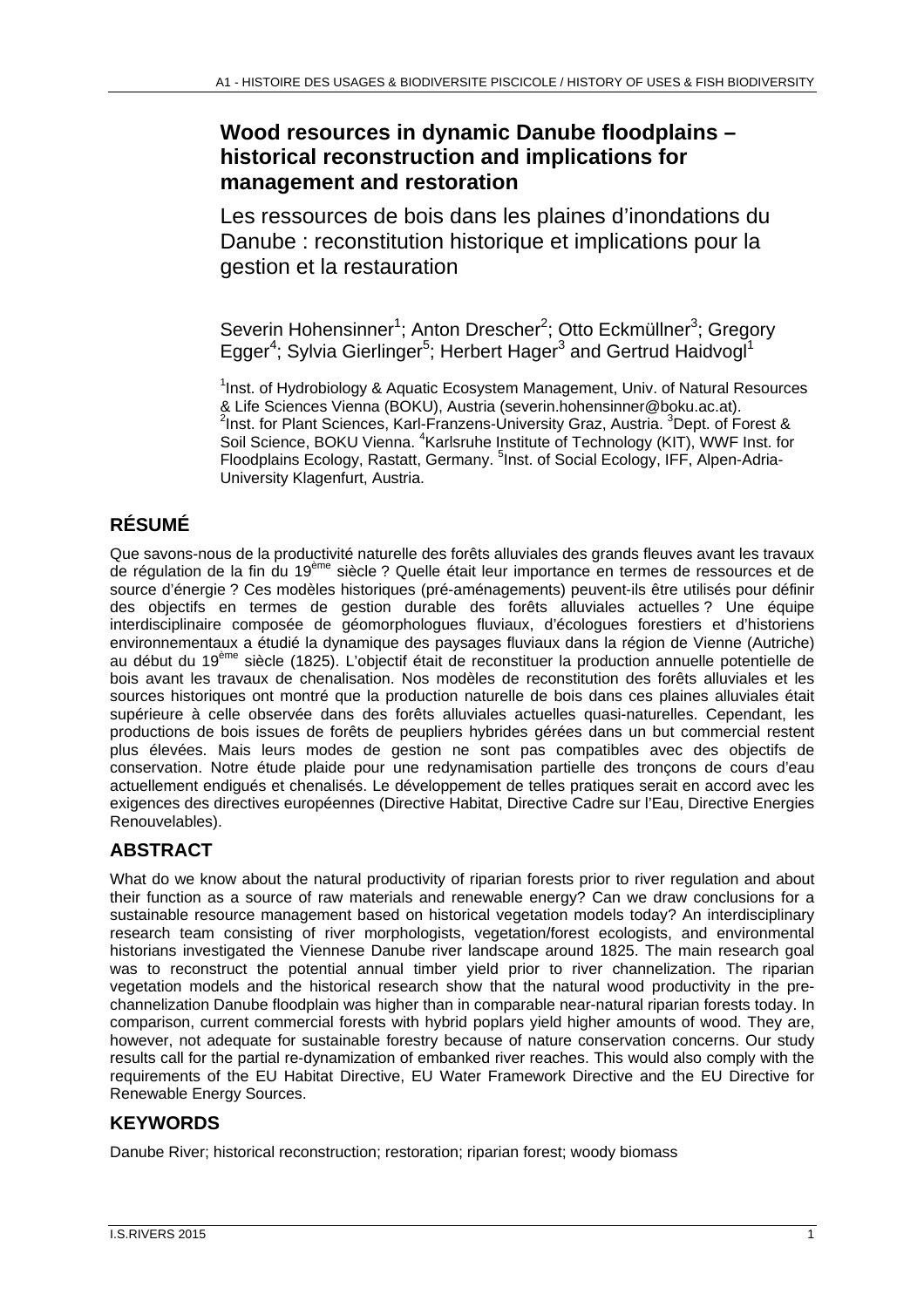#### **INTRODUCTION**

Forests in general and riparian forests in particular face an area of conflict – that between forestry revenue maximization and ecological, nature conservation-oriented forest management. Many of the remaining riparian forests along large European rivers were designated as protected areas according to the Flora-Fauna-Habitat Directive (NATURA 2000, 92/43/EWG). In addition, consideration must be given to the requirements of the EU Water Framework Directive (WFD, 2000/60/EC), which aim at achieving a good ecological status of river systems. Recently, the potential role of renewable energy sources in at least partially covering Europe's energy demand is gaining increasing public and political awareness (see Renewables Directive 2009/28/EC).

Today, the fragments of the former riparian forests are heavily impaired by river regulation, construction of reservoirs and dikes, and drawdown of the groundwater table due to channel incision. Moreover, native tree species have been exchanged by other species or alien species in order to maximize wood productivity. On the other side, current restoration projects aim at the partial redynamization of stabilized and degraded river-floodplain systems.

Against this background the project *"Enough wood for city and river? Vienna's wood resources in dynamic Danube floodplains"* was designed to model the natural productivity of riparian forests on the Danube River prior to regulation and to estimate their potential function as a source of raw materials and renewable energy. Based on preceding research projects, we selected the 18-km-long Danube section in Vienna prior to regulation around 1825 as a study site. It comprises the total up to 8.5-kmwide postglacial valley floor (recent floodplain) close to the historical city center.

#### **1 METHOD**

An interdisciplinary research team consisting of river morphologists, vegetation/forest ecologists, and environmental historians focused on three central topics:

- (1) River morphological/forest ecological site conditions and natural productivity potential for wood resources in dynamic Danube floodplains before channelization,
- (2) Historical use of locally available wood resources in a biomass-based society,
- (3) Development possibilities of Danube riparian forests against the background of ecological and nature conservation requirements and the objectives for a sustainable management of renewable resources.

A new model for estimating the former wood productivity under dynamic hydromorphological conditions provided the basis for answering the research questions. Because site age is a key factor for the development of the riparian vegetation, emphasis was put on the detailed reconstruction of the fluvial dynamics and the persistence of the floodplain terrain since the  $16<sup>th</sup>$  century (compare Hohensinner et al., 2013a, 2013b). Generally, two scenarios were distinguished: Scenario 1 ("total natural wood potential"), assuming that the entire Viennese floodplain in 1825 showed riparian forests without any direct human influences; and Scenario 2, taking into account the actual historical land uses and forest management. The resulting values for the wood productivity in the dynamic river landscape were then compared with sample data from different types of stabilized riparian forests along the Danube River today.

## **2 RESULTS**

The main results for Scenario 1 are shown in figure 1. Accordingly, the 77.07 km<sup>2</sup> river landscape could potentially produce approximately 1.6 million solid cubic meter (scm) of wood. On average, c. 6,400 scm wood was released annually into the Danube River due to lateral erosion and avulsion processes ("woody debris"). The annual rate of wood growth was much bigger (c. 76,100 scm). Figure 1 also shows the annual wood consumption of the Viennese inhabitants at that time, which was more than 10 times higher than the annual growth rate.

The riparian vegetation models show that the natural wood productivity in the dynamic prechannelization Danube floodplain was higher than in comparable near-natural riparian forests that are used for timber production today.